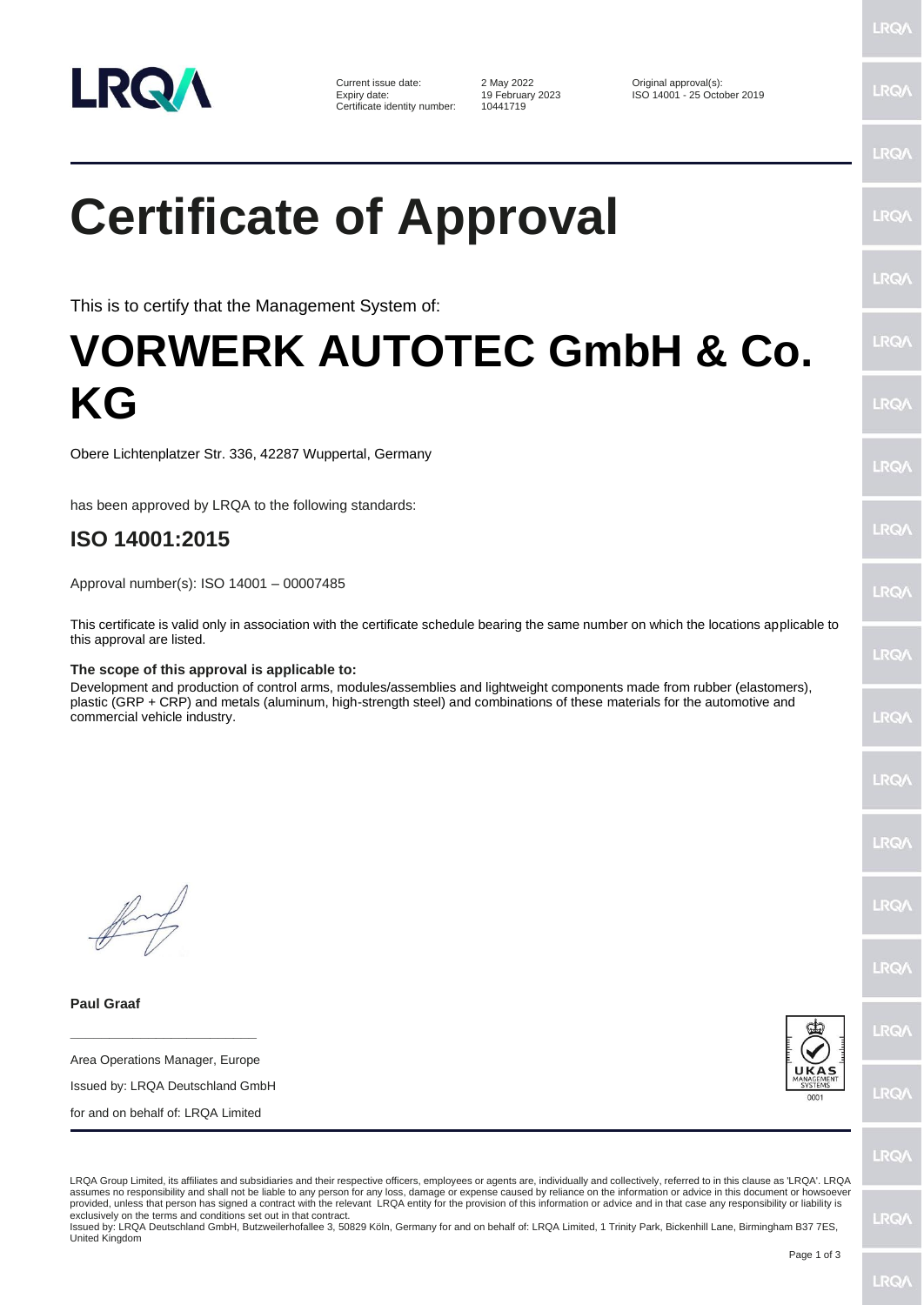

LRQ/\

|                                                                                                                                                                                 | <b>Activities</b>                                                                                                                                                                                                                                          | <b>LRQA</b> |
|---------------------------------------------------------------------------------------------------------------------------------------------------------------------------------|------------------------------------------------------------------------------------------------------------------------------------------------------------------------------------------------------------------------------------------------------------|-------------|
| Location                                                                                                                                                                        |                                                                                                                                                                                                                                                            |             |
| <b>VORWERK AUTOTEC GmbH &amp; Co. KG</b><br>Obere Lichtenplatzer Str. 336, 42287 Wuppertal,<br>Germany                                                                          | ISO 14001:2015<br>Development and production of assemblies and<br>lightweight components made from rubber (elastomers),<br>plastic (GRP + CRP) and metals (aluminum, high-strength<br>steel) and combinations of these materials.                          | <b>LRQA</b> |
|                                                                                                                                                                                 |                                                                                                                                                                                                                                                            | <b>LRQ/</b> |
| <b>VORWERK DRIVETEC GmbH</b><br>Obere Lichtenplatzer Str. 336, 42287 Wuppertal,<br>Germany                                                                                      | ISO 14001:2015<br>Development and production of control arms,<br>modules/assemblies and lightweight components made<br>from rubber (elastomers), plastic (GRP + CRP) and metals<br>(aluminum, high-strength steel) and combinations of these<br>materials. | <b>LRQA</b> |
|                                                                                                                                                                                 |                                                                                                                                                                                                                                                            | <b>LRQA</b> |
| <b>VORWERK DRIVETEC (Suzhou) Ltd.</b><br>No. 36, Hucundang Road, Caohu Industrial Park, Xiangcheng<br>Economic Development Zone, Suzhou City,<br>Jiangsu Province 215000, China | ISO 14001:2015<br>Development and production of control arms,<br>modules/assemblies and lightweight components made<br>from rubber (elastomers), plastic (GRP + CRP) and metals<br>(aluminum, high-strength steel) and combinations of these<br>materials. | <b>LRQA</b> |
|                                                                                                                                                                                 |                                                                                                                                                                                                                                                            | LRQ/        |
| <b>VORWERK AUTOTEC (Suzhou) Ltd.</b>                                                                                                                                            | ISO 14001:2015                                                                                                                                                                                                                                             | LRQ/        |
| No. 36, Hucundang Road, Caohu Industrial Park, Xiangcheng<br>Economic Development Zone, Suzhou City,<br>Jiangsu Province 215000, China                                          | Development and production of assemblies and<br>lightweight components made from rubber (elastomers),<br>plastic (GRP + CRP) and metals (aluminum, high-strength<br>steel) and combinations of these materials.                                            | <b>LRQA</b> |
| ELDISY de Mexico S.A. de C.V.                                                                                                                                                   | ISO 14001:2015                                                                                                                                                                                                                                             | LRQ/        |
| Parque Industrial Colinas de Lagos, Avenida Villa de Lagos sur<br>1080, 47515 Lagos de Moreno, Mexico                                                                           | Design and manufacturing of rubber and plastic parts.                                                                                                                                                                                                      | <b>LRQ/</b> |
|                                                                                                                                                                                 |                                                                                                                                                                                                                                                            | <b>LRQA</b> |
|                                                                                                                                                                                 |                                                                                                                                                                                                                                                            | <b>LRQ/</b> |
|                                                                                                                                                                                 | UKAS<br><b>SYSTEMS</b><br>0001                                                                                                                                                                                                                             | <b>LRQA</b> |
|                                                                                                                                                                                 |                                                                                                                                                                                                                                                            | LRQ/        |

Page 2 of 3